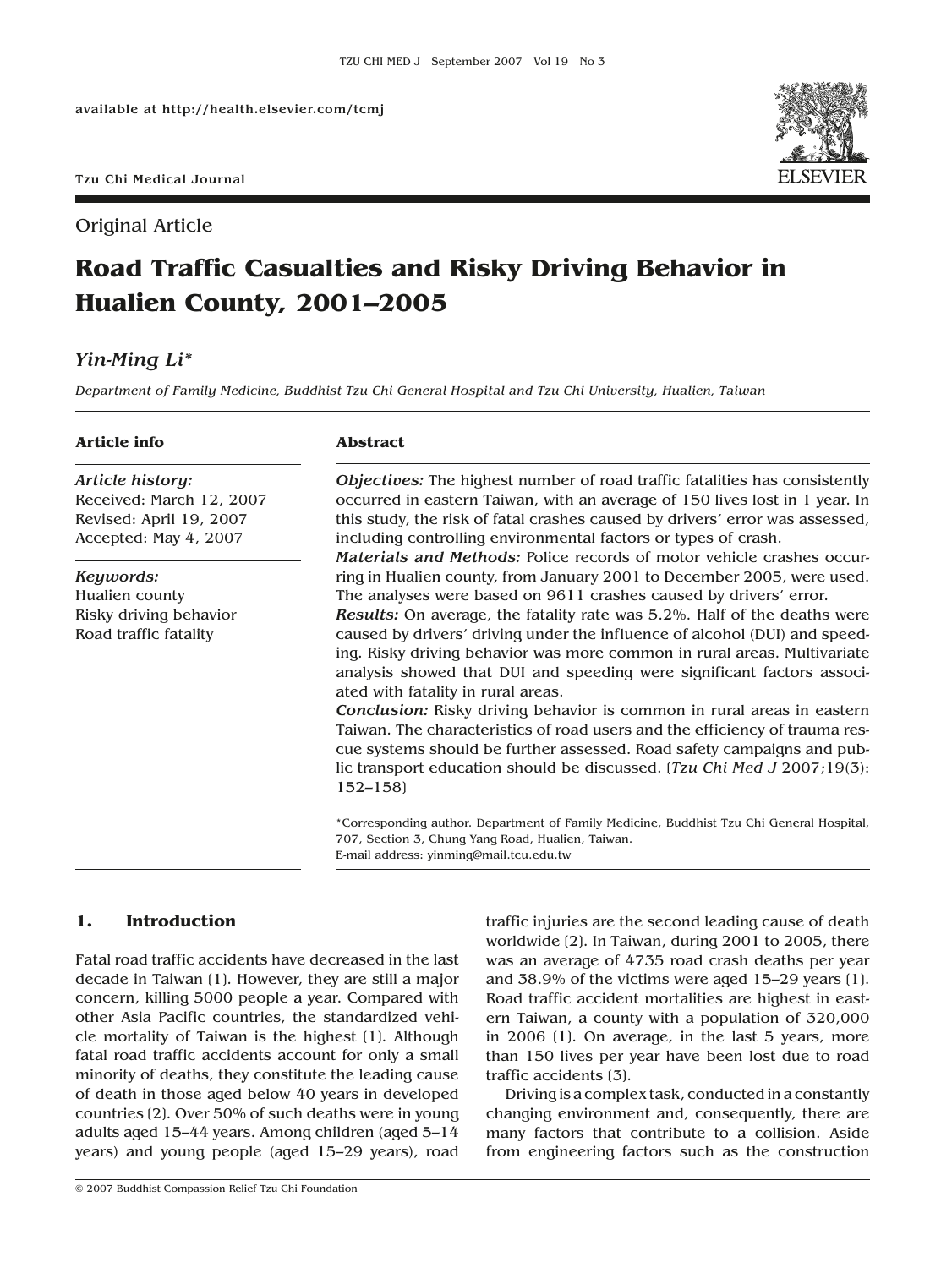and maintenance of vehicles and roads, a large percentage of road traffic accidents are attributed to human error, such as speeding, driving under the influence of alcohol (DUI) or other violations [4]. Our previous studies revealed that risky driving behavior is common in this district [5–8]. Is this risky driving behavior the major cause of the casualties? In this study, we assessed risk factors associated with fatal road traffic accidents and analyzed the significance of risky driving behavior, including controlling environmental factors or types of crashes. We aimed to raise awareness of this issue and highlight its preventability.

## **2. Materials and methods**

The data examined in this study were from an electronic database operated in cooperation by the Taiwan transportation department. Our analyses were based on a total of 10,053 crashes that occurred in Hualien county, from January 2001 to December 2005. During the study period, the number of registered vehicles increased by 11.2% (from 295,624 in 2001 to 328,743 in 2005). Further, the number of residents decreased by 1.6% or 5841 persons. Information on all road traffic accidents is collected by road police. Detailed information is collected on the crash, vehicles, drivers and persons involved. Data on the crash also include the time of day, location, number of fatalities and injuries, type of road, posted speed limit, weather, crash type and causes. Severity of injury was divided into two categories: death and injured. Road traffic accident deaths were limited to those fatalities occurring within 24 hours after the time of the accident reported in police records. This differs from the system used in determining vital statistics, which includes fatalities within 30 days after the accident.

According to police judgment, the cause of road traffic accidents was mainly drivers' error (86.8%). No cause was found for 64 crashes, 33 were due to engineering factors, and 261 crashes were caused by a pedestrian. Sixty-seven crashes occurred in very bad weather, on roads under repair/construction or in other unpredictable conditions. In this study, only 9611 crashes whose primary cause was drivers' error were included in the analysis: 5.2% of them or 495 crashes included fatalities. Risky driving behavior was divided into four categories: speeding, DUI, other violations and other unsafe driving behavior. Other driving violations included overtaking, inappropriate path following and not obeying traffic signals. Other unsafe driving behavior included not keeping a safe distance, inattention, fatigue, driving under the influence of drugs, talking on a cell phone or inappropriate parking.

Severity was defined as someone being killed due to the crash. Fatality rate was defined as the percentage of fatal crashes per 100 crashes. Districts with a density of population of  $3500/m^2$  or above were defined as urban areas and those with a lower density population were defined as rural areas. Frequency, percentage and  $\chi^2$  tests were used to analyze the epidemiological characteristics of the vehicle crashes. Multivariate analyses of significant factors associated with fatality were evaluated by odds ratio (OR) with 95% confidence interval (CI).

## **3. Results**

# *3.1. Epidemiological characteristics of vehicle crashes*

Of the 9611 vehicle crashes, 495 were classified as severe. Speeding (6.6%) and DUI (11.7%) accounted for one-fifth of the primary causes of the crashes. In total, the crashes killed 541 people and injured more than 12,000. DUI accounted for 38.2% and speeding accounted for 17.7% of the fatal crashes. On average, about 100 people died and 2500 people were injured in road traffic accidents per year. The average overall fatality rate was 5.2%; it was highest in winter (5.5%) and lowest in autumn (4.7%). The highest average fatality rate was in December  $(6.0\%)$ , followed by January  $(5.1\%)$ , while the lowest fatality rate was in February (4.5%). Fatality rates were highest on Thursdays (5.6%) and Sundays (5.4%), and lowest on Wednesdays (4.7%). No significant difference was found between fatal and non-fatal crashes by season ( $p=0.65$ ) or month  $(p= 0.93)$ .

The epidemiological characteristics of the crashes are shown in Table 1. Two-thirds of the crashes occurred in fine weather, 20.7% on cloudy days and 13.0% on rainy days. About 10% of crashes that happened at night where there was no street lighting or on a single track road were fatal. A quarter of the severe crashes occurred between midnight and 7 a.m. (26.3%). Crashes occurred on pedestrian roads with the highest fatality rate (18.2%). The fatality rate of vehicle crashes was much lower in urban districts (1.3%) compared to rural districts (7.7%). Fatal crashes were three times more likely to occur in aboriginal districts than in non-aboriginal districts (14.6% *vs.* 4.6%). More than 80% of the crashes involved two or more vehicles, and 3.5% of them were classified as severe crashes. About 4% of the collisions involved vehicles and pedestrians, and 15.1% of them included fatalities. The fatality rate was highest among crashes due to DUI (15.2%), followed by speeding (12.4%). Environmental factors, such as time of day, street lighting, weather, location, crash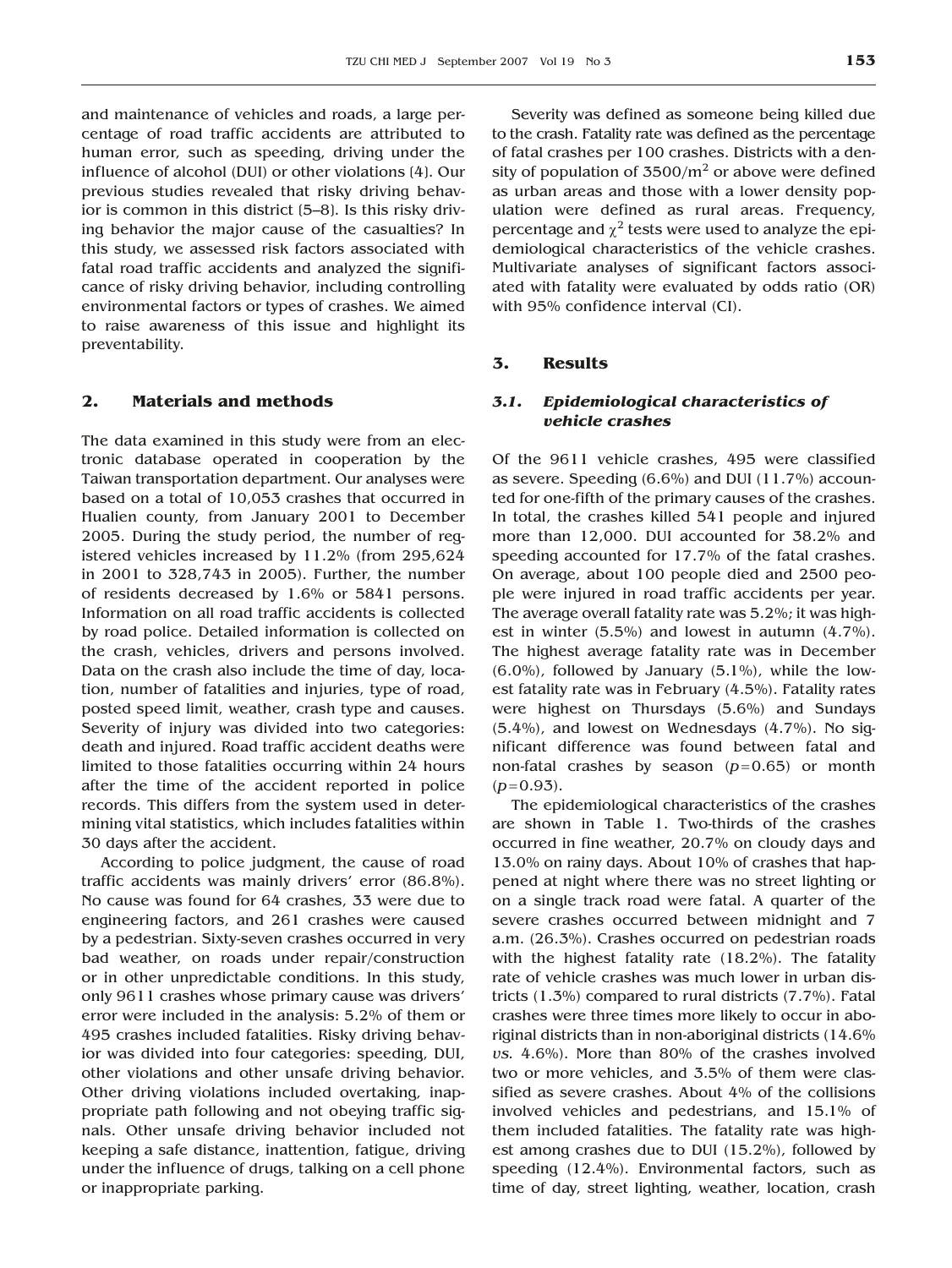|  |  | Table 1 – Factors associated with fatality of vehicle crashes in Hualien county, 2001–2005 |  |  |  |  |  |  |  |  |
|--|--|--------------------------------------------------------------------------------------------|--|--|--|--|--|--|--|--|
|--|--|--------------------------------------------------------------------------------------------|--|--|--|--|--|--|--|--|

| <b>Risk factor</b>                                             | Total<br>$\boldsymbol{n}$ | Injured $(N=9116)$<br>n (%) | Severe $(N=495)$<br>n(%) | $p^*$  |
|----------------------------------------------------------------|---------------------------|-----------------------------|--------------------------|--------|
| Weather                                                        |                           |                             |                          | < 0.05 |
| Sunny                                                          | 6371                      | 6108 (95.9)                 | 263(4.1)                 |        |
| Cloudy                                                         | 1991                      | 1860 (93.4)                 | 131(6.6)                 |        |
| Rainy                                                          | 1249                      | 1148 (91.9)                 | 101(8.1)                 |        |
|                                                                |                           |                             |                          |        |
| Time of day                                                    |                           |                             |                          | < 0.05 |
| 23:00-2:59                                                     | 635                       | 570 (89.8)                  | 65 (10.2)                |        |
| $3:00 - 6:59$                                                  | 481                       | 416 (86.5)                  | 65(13.5)                 |        |
| 7:00-10:59                                                     | 2146                      | 2071 (96.5)                 | 75(3.5)                  |        |
| 11:00-14:59                                                    | 2204                      | 2113 (96.0)                 | 91(4.1)                  |        |
| 15:00-18:59                                                    | 2439                      | 2343 (96.1)                 | 96 (3.9)                 |        |
| 19:00-22:59                                                    | 1706                      | 1603 (93.4)                 | 103(6.0)                 |        |
| Light conditions                                               |                           |                             |                          | < 0.05 |
| Natural light                                                  | 6087                      | 5844 (96.0)                 | 243(4.0)                 |        |
| Dim early morning                                              | 432                       | 401 (92.8)                  | 31(7.2)                  |        |
| Night with light                                               | 2541                      | 2381 (93.7)                 | 160(6.3)                 |        |
| Night and no light                                             | 551                       | 490 (88.9)                  | 61 (11.1)                |        |
|                                                                |                           |                             |                          |        |
| Road surface condition                                         |                           |                             |                          | < 0.05 |
| Dry and fine                                                   | 7835                      | 7475 (95.4)                 | 360 (4.6)                |        |
| Wet/with deficit                                               | 1776                      | 1641 (92.4)                 | 135 (7.6)                |        |
| Road alignment                                                 |                           |                             |                          | < 0.05 |
| Curved road                                                    | 5608                      | 5442 (97.0)                 | 166(3.0)                 |        |
| Straight road                                                  | 4003                      | 3674 (91.8)                 | 329 (8.2)                |        |
|                                                                |                           |                             |                          |        |
| Roadway configuration                                          |                           |                             |                          | < 0.05 |
| Intersection                                                   | 5501                      | 5346 (97.2)                 | 155(2.8)                 |        |
| High way                                                       | 3687                      | 3424 (92.9)                 | 263(7.1)                 |        |
| Pedestrians use road                                           | 423                       | 346 (81.8)                  | 77 (18.2)                |        |
|                                                                |                           |                             |                          |        |
| Aboriginal district                                            |                           |                             |                          | < 0.05 |
| No                                                             | 9112                      | 8690 (95.4)                 | 422 (4.6)                |        |
| Yes                                                            | 499                       | 426 (85.4)                  | 73 (14.6)                |        |
| Urbanization                                                   |                           |                             |                          | < 0.05 |
| Urban area                                                     | 3863                      | 3812 (98.7)                 | 51(1.3)                  |        |
| Rural area                                                     | 5748                      | 5304 (92.3)                 | 444 (7.7)                |        |
|                                                                |                           |                             |                          |        |
| Crash type                                                     |                           |                             |                          | < 0.05 |
| Vehicle-to-people                                              | 350                       | 297 (84.9)                  | 53(15.1)                 |        |
| Vehicle-to-vehicle                                             | 7935                      | 7658 (96.5)                 | 277(3.5)                 |        |
| Single vehicle                                                 | 1326                      | 1161 (87.6)                 | 165 (12.4)               |        |
|                                                                |                           |                             |                          | < 0.05 |
| Primary cause of crash                                         | 639                       |                             |                          |        |
| Speed driving                                                  |                           | 560 (87.6)                  | 79 (12.4)                |        |
| <b>DUI</b>                                                     | 1120                      | 950 (84.8)                  | 170 (15.2)               |        |
| Other violations                                               | 4926                      | 4808 (97.6)                 | 118(2.4)                 |        |
| Other unsafe driving behavior                                  | 2926                      | 2798 (95.6)                 | 128(4.3)                 |        |
| * $\chi^2$ test. DUI = driving under the influence of alcohol. |                           |                             |                          |        |

type and cause, were significantly different between non-fatal and fatal crashes.

## *3.2. Fatal crashes in rural districts*

In rural districts, of the 5748 road traffic accidents, the primary causes were DUI (15.3% or 880 events) and speeding (9.0% or 517 events). The average fatality rate was 7.7%. Of the 444 fatal crashes, speeding (14.7%) and DUI (35.1%) contributed to nearly half of them. The characteristics of fatal crashes in rural districts were studied further (Table 2). One-third of these fatal crashes happened after midnight and half occurred on cloudy or rainy days, or on highways. Crashes occurring in aboriginal districts were twice as likely to be fatal. The weather, time of day, location, conditions, types of crashes and causes were significantly different between non-fatal and fatal crashes.

Of 3863 crashes that occurred in urban districts, the average fatality rate was 1.3%. Speeding (3.3%)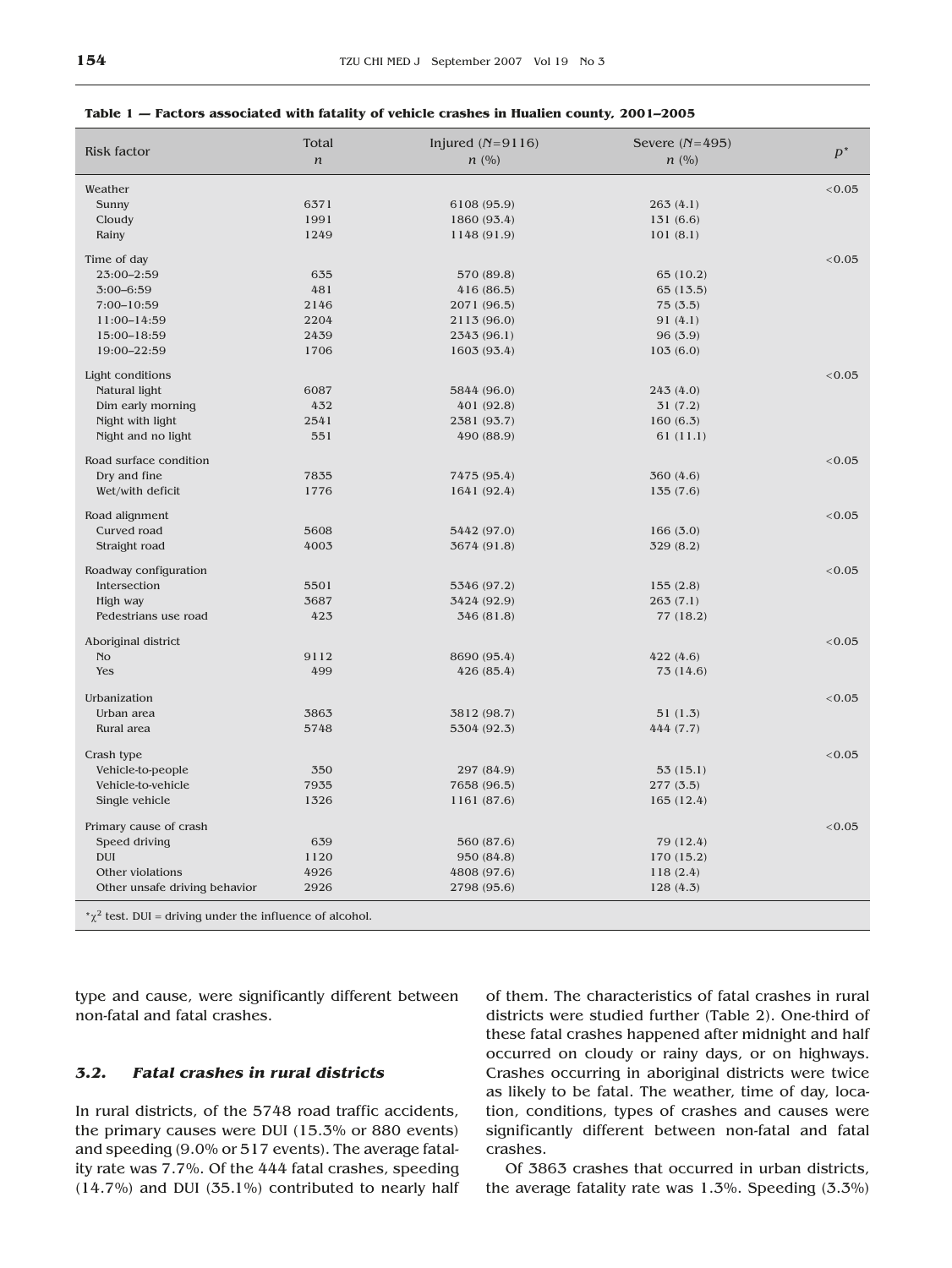| <b>Risk factor</b>                                             | Total $(N=5748)$<br>$\boldsymbol{n}$ | Injured $(N=5304)$<br>n(%) | Severe $(N=444)$<br>n(%) | $p^*$  |
|----------------------------------------------------------------|--------------------------------------|----------------------------|--------------------------|--------|
| Weather                                                        |                                      |                            |                          | < 0.05 |
| Sunny                                                          | 3526                                 | 3298 (93.5)                | 228 (6.5)                |        |
| Cloudy                                                         | 1396                                 | 1275 (91.3)                | 121 (8.7)                |        |
| Rainy                                                          | 826                                  | 731 (88.5)                 | 95(11.5)                 |        |
| Time of day                                                    |                                      |                            |                          | < 0.05 |
| 23:00-2:59                                                     | 381                                  | 324 (85.0)                 | 57 (15.0)                |        |
| 3:00-6:59                                                      | 298                                  | 244 (81.9)                 | 54(18.1)                 |        |
| 7:00-10:59                                                     | 1242                                 | 1178 (94.9)                | 64(5.2)                  |        |
| 11:00-14:59                                                    | 1331                                 | 1248 (93.8)                | 83(6.2)                  |        |
| 15:00-18:59                                                    | 1493                                 |                            |                          |        |
|                                                                | 1004                                 | 1402 (94.0)                | 90(6.0)                  |        |
| 19:00-22:59                                                    |                                      | 908 (90.4)                 | 96 (9.6)                 |        |
| Light conditions                                               |                                      |                            |                          | < 0.05 |
| Natural light                                                  | 3637                                 | 3421 (94.1)                | 216 (5.9)                |        |
| Dim early morning                                              | 256                                  | 227(4.3)                   | 29 (11.3)                |        |
| Night with light                                               | 1481                                 | 1338 (90.3)                | 143(9.7)                 |        |
| Night and no light                                             | 374                                  | 318 (85.0)                 | 56 (15.0)                |        |
| Road surface condition                                         |                                      |                            |                          | < 0.05 |
| Dry and fine                                                   | 4577                                 | 4258 (93.0)                | 319 (7.0)                |        |
| Wet/with deficit                                               | 1171                                 | 1046 (89.3)                | 125(10.7)                |        |
| Road alignment                                                 |                                      |                            |                          | < 0.05 |
| Curved road                                                    | 3028                                 | 2886 (95.1)                | 142(4.7)                 |        |
| Straight road                                                  | 2728                                 | 2418 (88.9)                | 302 (11.1)               |        |
| Roadway configuration                                          |                                      |                            |                          | < 0.05 |
| Intersection                                                   | 2994                                 | 2861 (95.6)                | 133(4.4)                 |        |
| High way                                                       | 1514                                 | 1273 (90.0)                | 241 (10.0)               |        |
| Pedestrians use road                                           | 340                                  | 270 (79.4)                 | 70 (20.6)                |        |
|                                                                |                                      |                            |                          |        |
| Aboriginal district                                            |                                      |                            |                          | < 0.05 |
| No                                                             | 5279                                 | 4878 (92.9)                | 371 (7.1)                |        |
| <b>Yes</b>                                                     | 499                                  | 426 (85.4)                 | 73(14.6)                 |        |
| Crash type                                                     |                                      |                            |                          | < 0.05 |
| Vehicle-to-pedestrian                                          | 213                                  | 165(77.5)                  | 48 (22.5)                |        |
| Vehicle-to-vehicle                                             | 4396                                 | 4149 (94.4)                | 247(5.6)                 |        |
| Single vehicle                                                 | 1139                                 | 990 (86.9)                 | 149(13.1)                |        |
| Primary cause of crash                                         |                                      |                            |                          | < 0.05 |
| Speed driving                                                  | 517                                  | 441 (85.3)                 | 76 (14.7)                |        |
| <b>DUI</b>                                                     | 880                                  | 724 (82.3)                 | 156 (17.7)               |        |
| Other violations                                               | 2545                                 | 2443 (95.9)                | 102(4.0)                 |        |
| Other unsafe driving behavior                                  | 1806                                 | 1696 (93.9)                | 110(6.1)                 |        |
| * $\chi^2$ test. DUI = driving under the influence of alcohol. |                                      |                            |                          |        |

| Table 2 – Factors associated with fatality of vehicle crashes in rural districts |  |  |  |
|----------------------------------------------------------------------------------|--|--|--|
|----------------------------------------------------------------------------------|--|--|--|

and DUI (6.2%) accounted for about 10% of the primary causes of the crashes. Of these crashes, the average fatality rate was around 3% to 6%. More than half of the crashes were vehicle to vehicle and one-third were single vehicle collisions. The primary cause and severity of crashes in rural and urban districts were significantly different (data not shown).

## *3.3. Multivariate analyses of risk factors associated with fatal vehicle crashes*

Environmental factors, such as weather, time of day, street lighting, road condition and types of crashes were controlled by logistic regression analysis. The analysis of 9611 crashes showed that the three most significant factors associated with fatality were occurrence in a rural district (OR, 4.4; 95% CI, 3.2, 6.0), collision involving a vehicle and pedestrian (OR, 3.3; 95% CI, 2.3, 4.6), and DUI (OR, 3.0; 95% CI, 2.3, 3.8) (Table 3). Since fatality was significantly higher in rural districts, independent analysis was repeated on collisions in rural and urban districts. Among the 5748 vehicle crashes in rural districts, 7.7% of them or 444 were fatal: multivariate analysis showed that collisions involving a vehicle and pedestrian (OR, 3.3; 95% CI, 2.3, 4.7), DUI (OR, 3.0; 95% CI, 2.3, 3.9) and speeding (OR, 2.7; 95% CI, 2.0, 3.6) were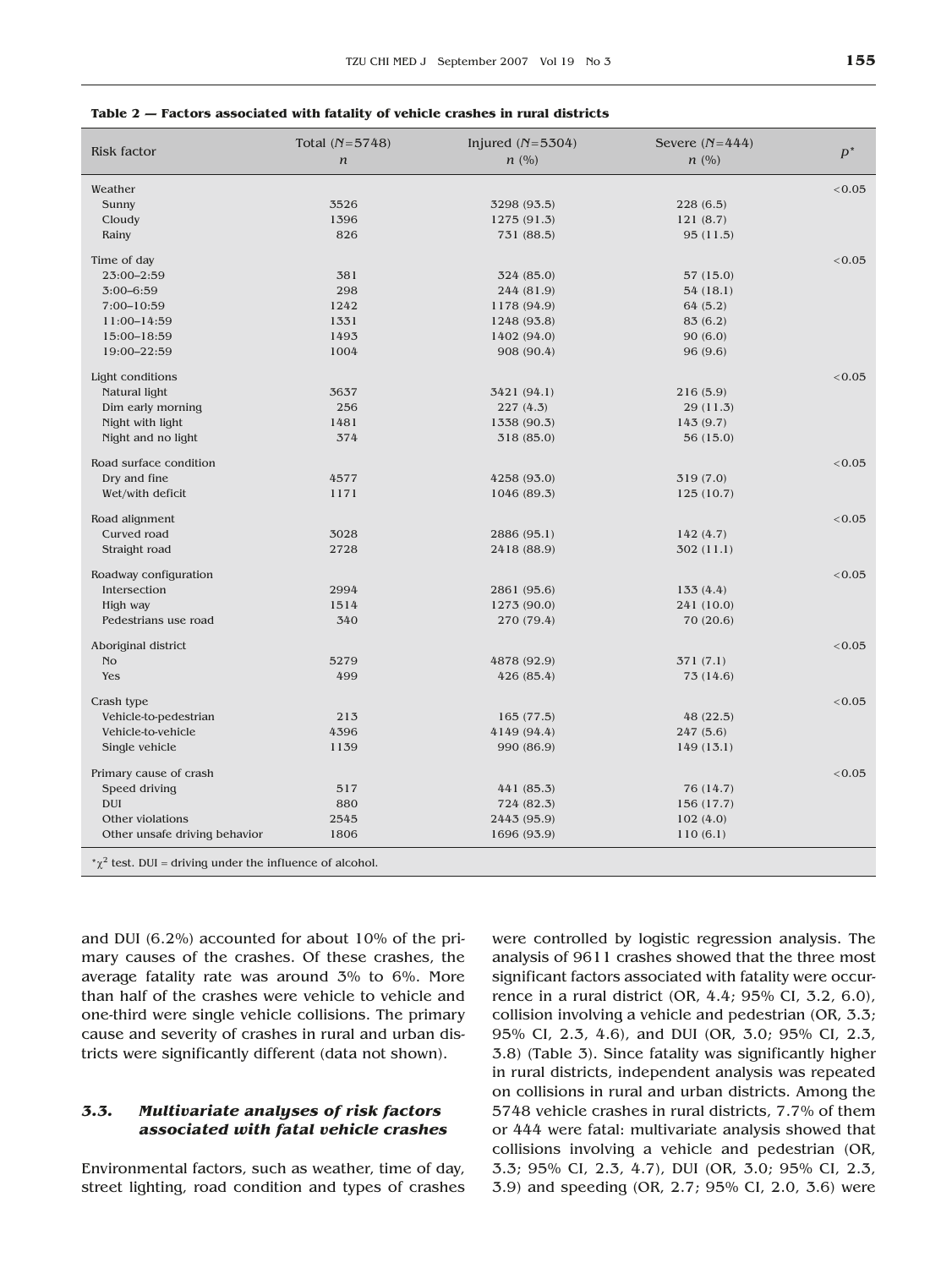|                               | Reference               |           | Rural district <sup>†</sup><br>Total* |           |            | Urban district <sup>#</sup> |            |
|-------------------------------|-------------------------|-----------|---------------------------------------|-----------|------------|-----------------------------|------------|
|                               |                         | <b>OR</b> | 95% CI                                | <b>OR</b> | 95% CI     | <b>OR</b>                   | 95% CI     |
| <b>Environmental factors</b>  |                         |           |                                       |           |            |                             |            |
| Cloudy/rainy                  | Sunny                   | 0.85      | 0.68, 1.07                            | 0.85      | 0.67, 1.08 | 0.80                        | 0.39, 1.65 |
| 23:00-6:59                    | $7:00 - 18:59$          | 2.43      | 1.76, 3.35                            | 2.29      | 1.62, 3.23 | 3.13                        | 1.23, 7.98 |
| 19:00-22:59                   | $7:00 - 18:59$          | 1.23      | 0.90, 1.80                            | 1.26      | 0.87, 1.82 | 1.22                        | 0.40, 3.76 |
| Night with light              | Day light               | 0.88      | 0.65, 1.12                            | 0.94      | 0.66, 1.30 | 0.59                        | 0.25, 1.41 |
| Not fine road                 | Fine road               | 1.25      | 0.97, 1.60                            | 1.27      | 0.98, 1.64 | 0.81                        | 0.35, 1.90 |
| High way                      | Intersection            | 1.57      | 1.27, 1.95                            | 1.60      | 1.27, 2.01 | 1.43                        | 0.78, 2.61 |
| Rural area                    | Urban area              | 4.39      | 3.23, 5.95                            |           |            |                             |            |
| Aboriginal district           | Not aboriginal district | 1.54      | 1.16, 2.05                            | 1.56      | 1.17, 2.08 |                             |            |
| <b>Risky driving behavior</b> |                         |           |                                       |           |            |                             |            |
| Speeding                      |                         | 2.57      | 1.91, 3.44                            | 2.68      | 1.97, 3.63 | 1.53                        | 0.43, 5.43 |
| <b>DUI</b>                    | Other unsafe driving    | 2.98      | 2.34, 3.80                            | 3.00      | 2.32, 3.87 | 2.22                        | 0.97, 5.09 |
| Other violations              |                         | 1.27      | 0.90, 1.79                            | 1.30      | 0.89, 1.88 | 1.02                        | 0.40, 2.63 |
| Crash type                    |                         |           |                                       |           |            |                             |            |
| Vehicle-to-people             | Vehicle-to-vehicle      | 3.26      | 2.32, 4.59                            | 3.28      | 2.27, 4.73 | 3.38                        | 1.25, 9.12 |
| Single vehicle                |                         | 1.34      | 1.06, 1.69                            | 1.19      | 0.93, 1.52 | 5.53                        | 2.55, 12.0 |
|                               |                         |           |                                       |           |            |                             |            |

**Table 3 — Multivariate analysis of risk factors associated with fatality of vehicle crashes in Hualien county**

\*Based on 9611 traffic crashes of which 495 were fatal:  $\chi^2$  = 565.4,  $df = 12$ ,  $p < 0.0001$ ; <sup>†</sup>based on 5758 rural traffic crashes of which 444 were fatal:  $\chi^2 = 309.4$ , *df* = 12, *p* < 0.0001; \*based on 3863 urban traffic crashes of which 51 were fatal:  $\chi^2 = 57.1$ , *df* = 11, *p* < 0.001. DUI = driving under the influence of alcohol.

significant factors associated with fatality. Occurrences on a straight road, during the night or in aboriginal districts were also significant factors associated with fatality. Among the 3863 collisions occurring in urban districts, 1.3% or 51 were fatal events: a collision involving a single vehicle was the number one factor associated with injury severity (OR, 5.5; 95% CI, 2.6, 12.0), collisions involving pedestrians was the second highest factor (OR, 3.4; 95% CI, 1.3, 9.1) and occurrence at midnight (OR, 3.1; 95% CI, 1.3, 8.0) was the third.

#### **4. Discussion**

In this study, we revealed that DUI and speeding were still common in eastern Taiwan. About half of the traffic fatalities were attributed to these two types of risky driving behavior. In rural areas, DUI and speeding were even more common. After controlling other risk factors, crashes due to DUI or speeding were two to three times more likely to cause fatalities. Alcohol consumption by drivers puts themselves and other road users at risk, and the risk increased rapidly with blood alcohol concentration [9]. Speeding is also common among drunk drivers [8] and excessive speed increased the severity of the crashes. Our result is similar to other studies [10–13]. Alcohol consumption is often related to road traffic deaths [4,14,15]. A positive blood alcohol test at the time of the crash increases the risk of death [4,9]. More than 40% of drivers in motorcycle crashes in Thailand were DUI and these crashes were five times more likely to be fatal compared to those involving non-drinkers [12]. About 28% of the drivers in fatal road accidents in Oxford had alcohol levels over the legal limit of 80 mg/100 mL blood [13]. According to a previous study, 15–20% of victims who died in traffic accidents were associated with acute alcohol drinking [15]. Furthermore, a collision involving a vehicle and pedestrian was the most significant factor associated with fatality. This might imply that pedestrians are the group of road users most frequently killed [4]. Drivers should keep in mind their own safety, as well as the safety of other road users and avoid DUI.

The vehicle crash fatality rate was more than twice as high on rural roads compared to urban roads. This finding was consistent with other studies [16–19]. Yang et al also found that rural areas exhibited higher mortality rates in motor vehicle crashes between 1981 and 1990 in Taiwan [19]. Studies from Western countries revealed that the distance from medical care directly increases mortality in time-limited situations of acute injury [20]. The increased fatality rate could be attributed in part to such delays. However, it might also be partly attributed to pre-crash factors such as higher speeds, drunken driving, failure to drive safely, unsafe vehicles or roads, and trauma system deficiencies (17–20). Drivers' characteristics may also contribute to increased injury severity [4,21]. Rural drivers are less likely to wear seat belts [16], more likely to drive at higher speeds and more likely to drive after drinking alcohol. Another possible explanation would be an increased proportion of older road users in rural areas, who have increased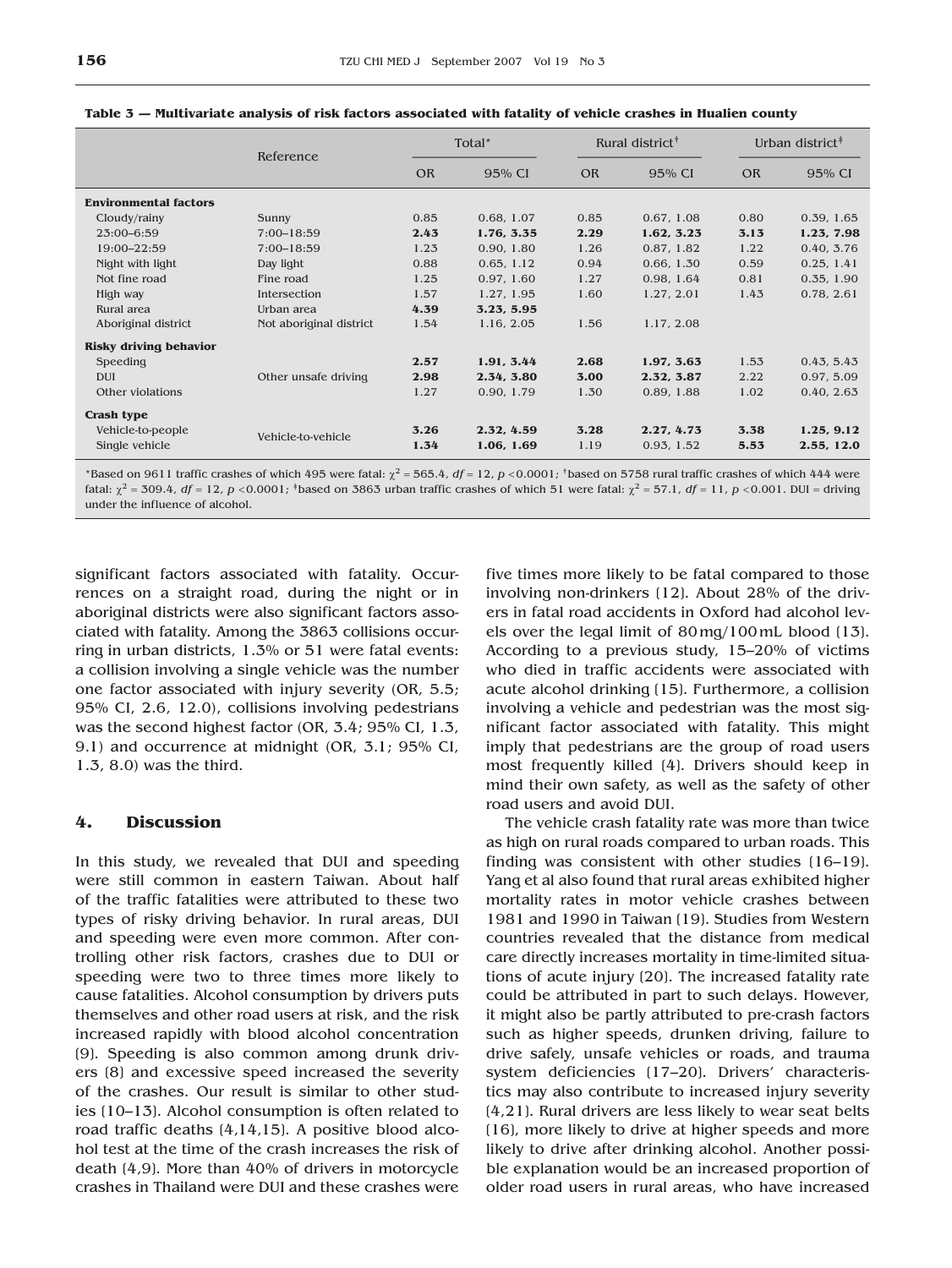fragility and are more likely to die in a crash [21,22]. The age of drivers [21], use of safety equipment, injury severity, crash severity, license type, vehicle types and type of road users should be further assessed. Also, the efficiency of trauma rescue systems should be evaluated.

In urban areas, single vehicle, and vehicle and pedestrian collisions that happened after midnight were significant factors associated with fatality. Speeding and DUI were higher risk factors of fatality but were not statistically significant. This result may be due to the few deaths in urban areas. Also, urban traffic is normally constrained to travel slower and speed limits are on average lower [13], so the impact is not as severe.

Our result is concrete proof of the dangers of drinking and driving. The toll on lives is partly avoidable. Law enforcement against drunken driving has been in force since 1999 in Taiwan. Police have carried out countless traffic crackdowns but they do not seem adequate [23]. Drivers in rural areas are still not aware of the risk of DUI, nor do they worry about encounters with the police. Police might find it difficult to step up traffic law enforcement in rural areas due to limited manpower. Vigorous enforcement of the laws might be effective but it is time to promote traffic education. In many developed countries, traffic education is an integral and important part of public education. Clearly, public information and education programs are crucially needed to prevent risky driving in rural areas in eastern Taiwan.

Several limitations have to be mentioned. First, the crashes were restricted to crashes with injuries and therefore overestimate fatality rates. However, deaths were limited to those fatalities occurring within 24 hours after the time of the accident reported in police records. This data source is, therefore, also likely to underestimate the true magnitude of road traffic fatalities. Second, injury classifications in databases are based on police officers' judgment at the crash scene and are not revised in light of professional medical evaluation. However, police officers usually correctly identify drivers as either dead or uninjured. Third, the demographic characteristics of drivers and trauma rescue systems have not been studied. Since data from police reports are useful for evaluating time trends in overall crash rates, the results of this study highlight the strategy of road safety in eastern Taiwan.

In conclusion, road traffic fatality was high in rural districts. Speeding and DUI were leading causes associated with road traffic casualties. Strategies to prevent DUI and speeding are crucially needed to promote road safety. Further research on the characteristics of road users and the efficiency of emergency medical services is needed.

## **Acknowledgments**

The author is grateful to the National Police Agency, Ministry of Interior, for sharing the database.

## **References**

- 1. Department of Health, Executive Yuan, R.O.C. *Health and Vital Statistic, 2004.* Taipei: Department of Health, Republic of China, 2005:244–5.
- 2. Peden M, McGee K, Sharma G. A graphical overview of the global burden of injuries. In: *The Injury Chart Book.* Geneva: World Health Organization, 2002:16–21.
- 3. Hualien County Government. *The Statistical Abstract of Hualien County, 2005.* Available at: http://www.hl.gov. tw/static/book/94book/94book.htm. [Date accessed: December 18, 2006]
- 4. World Heath Organization. Risk factors. In: Peden M, Scurfied R, eds. *World Report on Road Traffic Injury Prevention.* Geneva: World Health Organization, 2004:71–103.
- 5. Li YM, Shaw CK. A telephone survey of health behavioral risk factors in Hualien County. *Tzu Chi Med J* 1997;9:  $241 - 8$ .
- 6. Yen LL, Li YM. Prevalence and correlates of hazardous motorcycling behavior among students of senior high schools in Hualien. *Chin J Public Health* 1997;16: 396–403.
- 7. Li YM, Lu P, Haung PS. Driving without a helmet and under the influence of alcohol among injured motorcyclists. A hospital-based study in Hualien County. *Tzu Chi Med J* 2000;12:165–72.
- 8. Li YM. Traffic accidents caused by hazardous driving in Hualien County. *Tzu Chi Med J* 2003;15:175–83.
- 9. Evans L. Alcohol. In: *Traffic Safety.* Bloomfield Hills, Michigan: Science Serving Society, 2004:237–69.
- 10. Fabbri A, Marchesini G, Morselli-Labate AM, et al. Positive blood alcohol concentration and road accidents. A prospective study in an Italian emergency department. *Emerg Med J* 2002;19:210–4.
- 11. Foster GR, Dunbar JA, Whittet D, Fernando GC. Contribution of alcohol to deaths in road traffic accidents in Tayside 1982–6. *Br Med J* 1988;296:1430–2.
- 12. Kasantikul V, Ouellet JV, Smith T, Sirathranont J, Panichabhongse V. The role of alcohol in Thailand motorcycle crashes. *Accid Anal Prevent* 2005;37:357–66.
- 13. McCoy GF, Johnston RA, Nelson IW, Duthie RB. A review of fatal road accidents in Oxfordshire over a 2-year period. *Injury* 1989;20:65–8.
- 14. Centers for Disease Control and Prevention (CDC). Trends in motorcycle fatalities associated with alcohol-impaired driving—United States, 1983–2003. *MMWR Morb Mortal Wkly Rep* 2004;53:1103–6.
- 15. Lu TH, Hong CK, Chen IK, Chen AD, Lee MC, Chou MC. A preliminary study of the relationships between place of occurrence, place of death and place of residence in motor vehicle injury. Experience in the Huatung area. *Chin J Public Health (Taipei)* 1999;18:28–33.
- 16. Muelleman RL, Mueller K. Fatal motor vehicle crashes: variation of crash characteristics within rural regions of different population densities. *J Trauma* 1996;41:315–20.
- 17. Zwerling C, Peek-Asa C, Whitten PS, Choi SW, Sprine NL, Jones MP. Fatal motor vehicle crashes in rural and urban